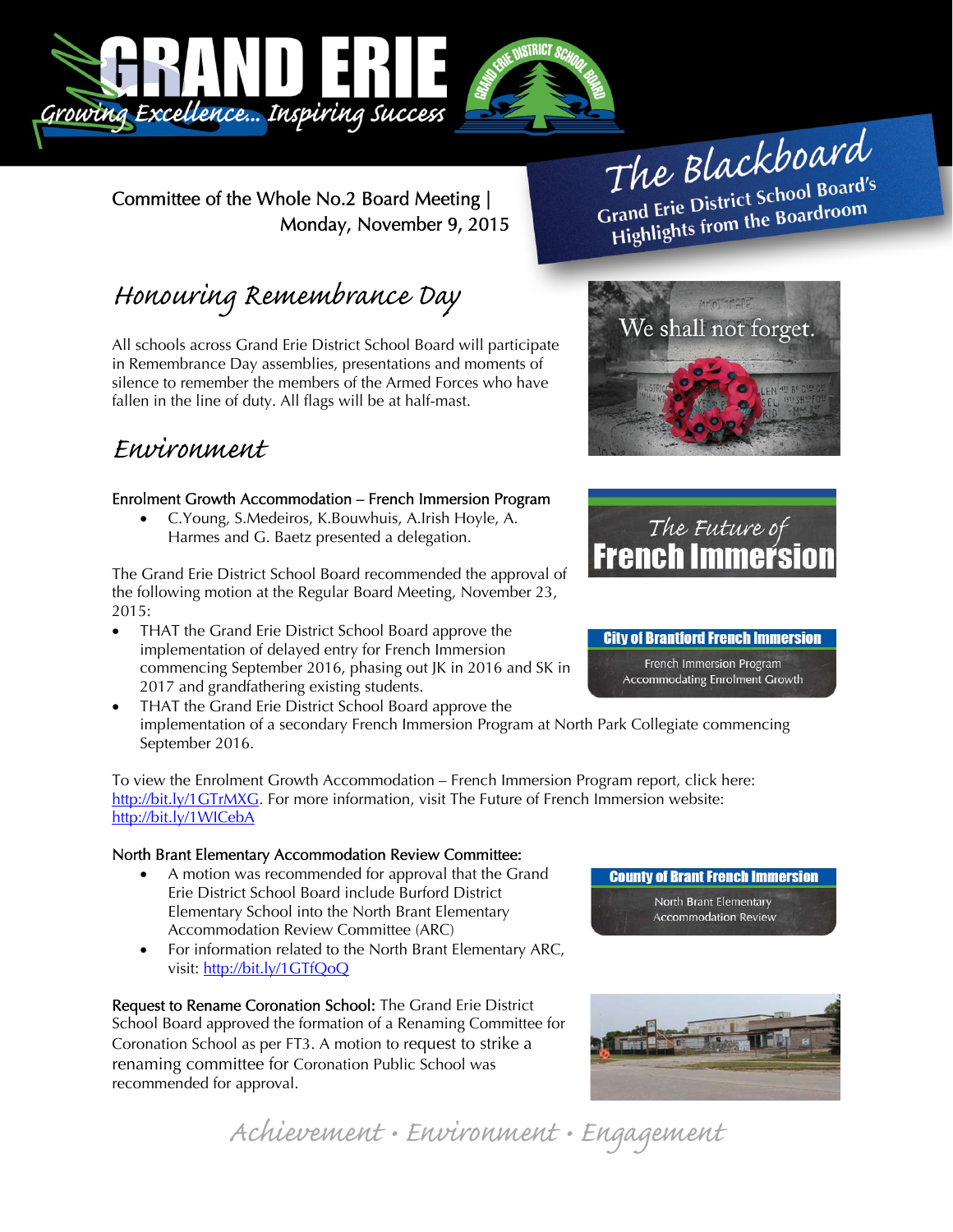Special Needs Strategy Report – Integrated Rehabilitative Services Proposal: A proposed model for service delivery for Integrated Delivery of Rehabilitation Services was received by the Trustees as information. In October 2014, the Ministries of Children and Youth Services, Community and Social Services, Education and Health and Long-Term Care introduced the framework of a strategy designed to improve the delivery of services for children and youth with special needs in Ontario.

• For more information, click here: http://bit.ly/1Y0aBrT

## Achievement

Grand Erie Learning Alternatives (GELA) Annual Report: The Grand Erie District School Board received the Grand Erie Learning Alternatives (GELA) & Continuing Education Report as information. Some of the program areas of GELA are highlighted in the report (Click here: http://bit.ly/1iOz8OA) include:

- Day School
- School Within a College (SWAC)
- Mature Prior Learning Assessment and Recognition (MPLAR)
- Night School "Passion" Courses and Dual Credit Courses
- Independent Learning Credits (ILC)
- Heritage Languages Elementary Program) Night School
- Summer School (In-Class eLearning, Summer Literacy & Numeracy Program, & Reach Ahead)
- Personal Support Worker Certificate (PSW)
- Family Literacy Program
- English as a Second Language Program (ESL)
- Language Instruction for Newcomers to Canada (LINC)
- Bridges to Success (BTS)
- **CareerLink**

### Data Report - EQAO Board Report of the 2014-2015 Grade 9

Assessment of Mathematics: The Grand Erie District School Board received the Data Report - EQAO Board Report of the 2014-2015 Grade 9 Assessment of Mathematics as information.

• To view the Data report, click here: http://bit.ly/1Hrdr4W

Engagement

Parenting and Family Literacy Centres (PFLC): Barb Mitchell, Parenting and Family Literacy Centre Coordinator joined Linda De Vos, Superintendent responsible for Early Years programming to highlight progress made in the PFLCs located at Major Ballachey and Princess Elizabeth.

 Learn about the number of students attending and the impact the program has on families by viewing the following report here: http://bit.ly/1kllztK

Educational Technology Update: The Grand Erie District School Board received the Educational Technology Plan Update as information. Phase 6 of the Educational Technology Plan is currently underway.

• For more information and to read the Educational Technology report, click here: http://bit.ly/1lgHJgK



Environment

Achievement



Achievement • Environment • Engagement